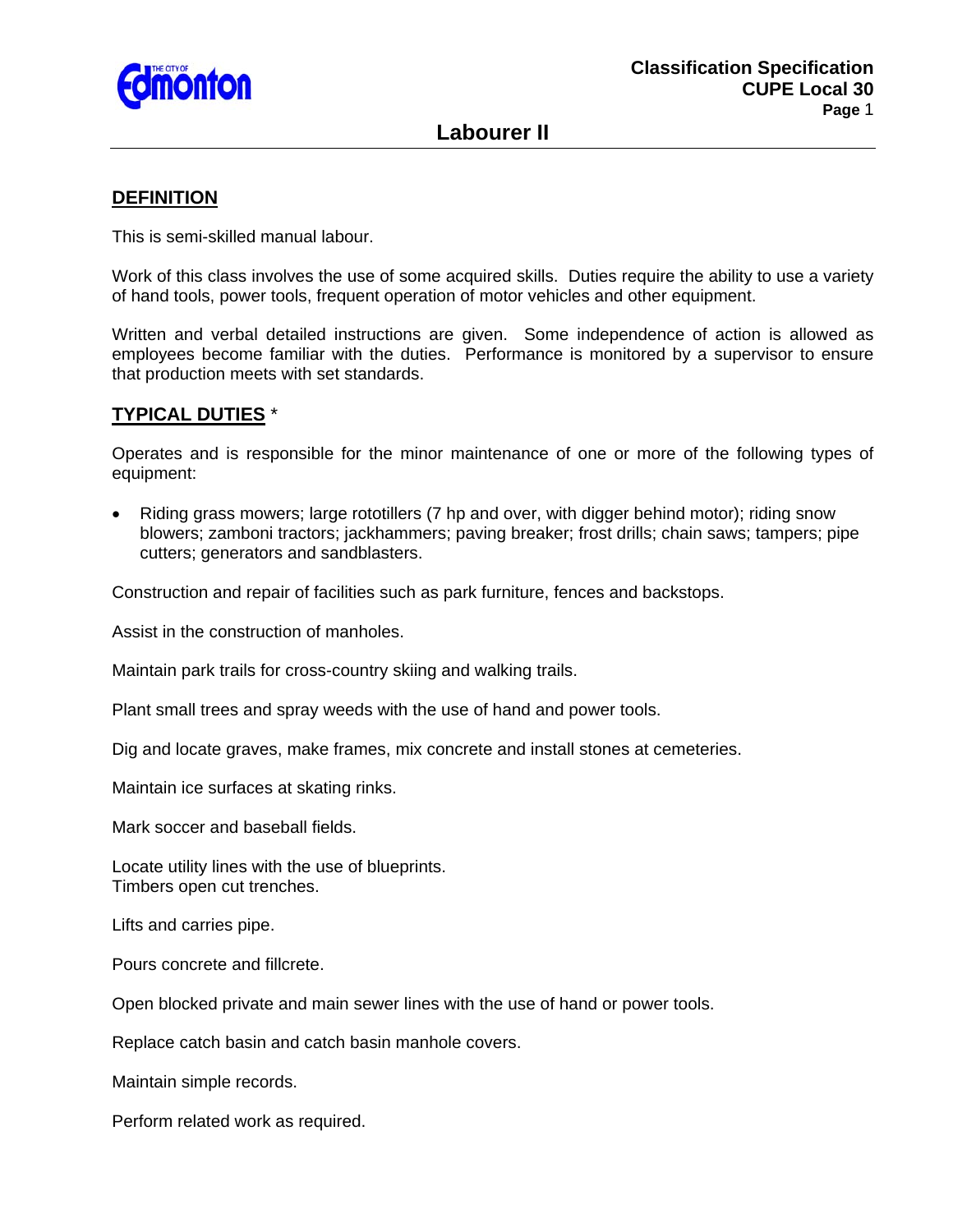

# **Labourer II**

## **KNOWLEDGE, ABILITIES AND SKILLS**

Some knowledge of standard methods, materials, tools and equipment used in the construction and maintenance of specific work assignments.

Some knowledge of safety precautions and hazards involved with the work assigned.

Ability to perform manual labour for extended periods of time under various weather conditions.

Ability to use the necessary hand and power tools for work assignments.

Ability to understand verbal and written instructions.

Ability to maintain simple records.

Physically able to perform the work of the class.

## **TRAINING AND EXPERIENCE REQUIREMENTS**

### Job Level

Completion of the tenth school grade supplemented by one year of experience in the applicable work area or equivalent combination of training and experience.

Possession of a valid Class 5 Alberta Motor Vehicle Operator's License and eligibility to obtain a City driver's permit.

For positions involved in the application of herbicides/pesticides, possession of the appropriate class of Pesticide Applicator Certificate as issues by the Province of Alberta is required.

### **Drainage Services:**

The City of Edmonton is required to meet Alberta Environment Wastewater Collection Certification requirements for Drainage Services positions under this classification. All employees are required to obtain Level I Wastewater Collection Certification under the Alberta Environment Certificate program within 2 years of appointment to a permanent position within this class. Once the required level of certification is attained, the employee will transfer to the certified job code for this class, with the commensurate rate of pay.